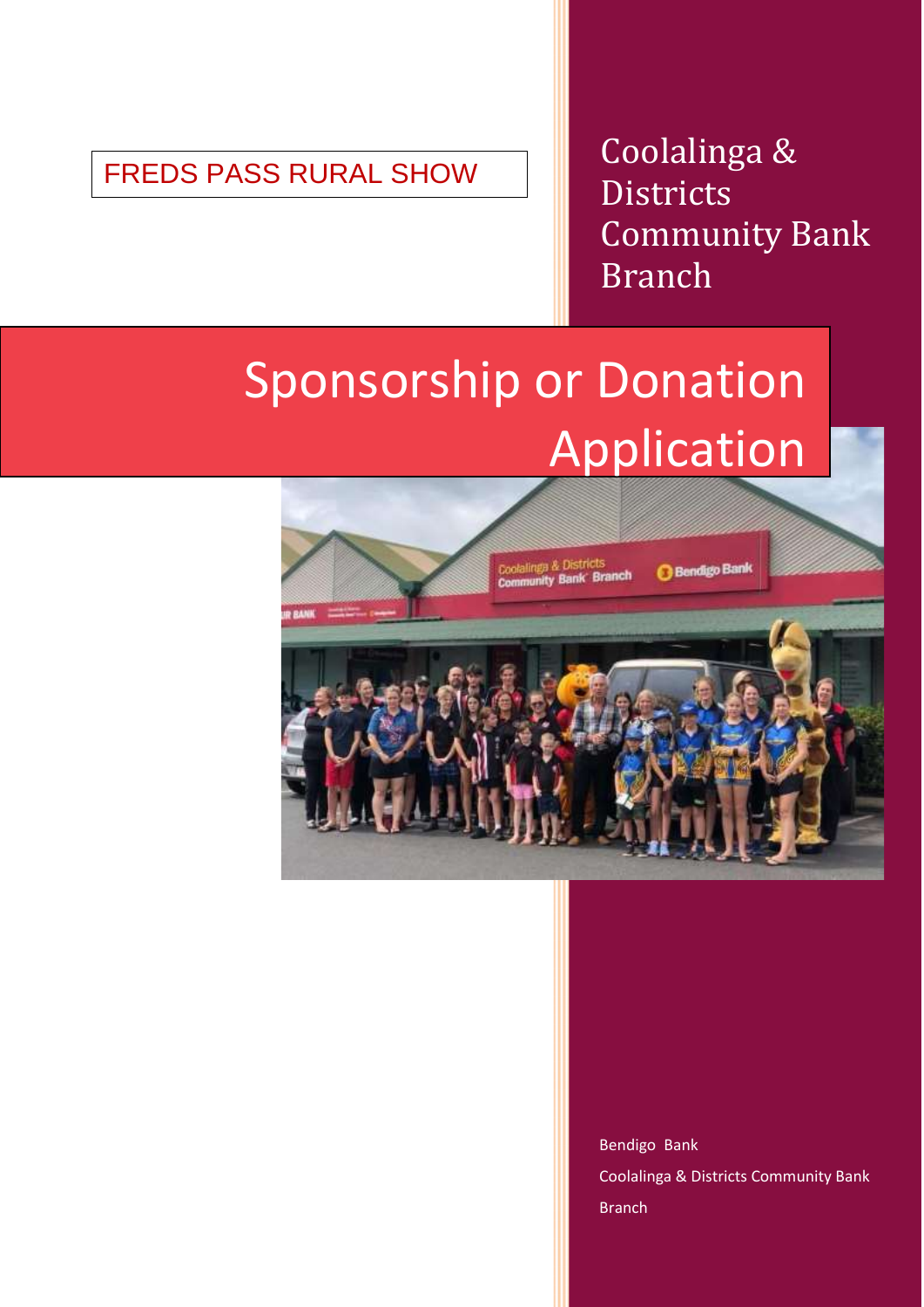## **Application for Sponsorship or Donation**

The Coolalinga & Districts **Community Bank** Branch proudly support our local community through our sponsorship and donation programs. We encourage a diverse range of organisations to access this community funding. All sponsorship requests must be received in writing on this application form together with the relevant quotations, financial details and supporting documents.

#### **Definitions**

**Sponsorship** is a partnership whereby funding is provided for a club or event that benefits the local community and provides exposure and opportunities for the Coolalinga & Districts Community Bank Branch to spread the word about the benefits of community banking. Sponsorship is not advertising, hospitality, and return of favour.

**Donations** are given for the well-being of an individual or community group, at the Board's discretion, with the Board's specific requirement for acquittal.

**Contra** (value or goods in kind) is where the Bank's products or services are provided in lieu of, or as well as, cash for the payment of a sponsorship. It is a two-way opportunity to speak about, share and promote the bank in return for low value items.

#### **Applications**

Groups requesting support will be required to complete an application form, including details about how the funds will be used and encouraging them to consider what their organisation would be able to do to promote the bank and grow the branch within their organisation and the wider community. Application forms are available at the branch, on the Freds Pass Show website or by request from coolalinga@outlook.com.au

#### **Special Conditions for Applying for Community Investment**

- 1. All requests must be approved by the Board of Coolalinga & Districts Community Finance Limited
- 2. It is a requirement for this sponsorship that the applicants have a connection with the Coolalinga
- Community Bank and that our Company sign will be displayed on your site throughout the show.
- 3. All outcomes of this request will be notified in writing
- 4. Please allow up to ten days for a response.

Please forward your application to:

#### **Coolalinga & Districts Community Finance Limited**

- **By Mail:** PO Box 557, Coolalinga NT 0839
- **In Person:** Coolalinga & Districts Community Bank, Coolalinga Shopping Centre, Coolalinga.
- **Email:** coolalinga@outlook.com.au

For more information, please email Board Chair Jan Young on coolalinga@outlook.com.au or phone 0457882604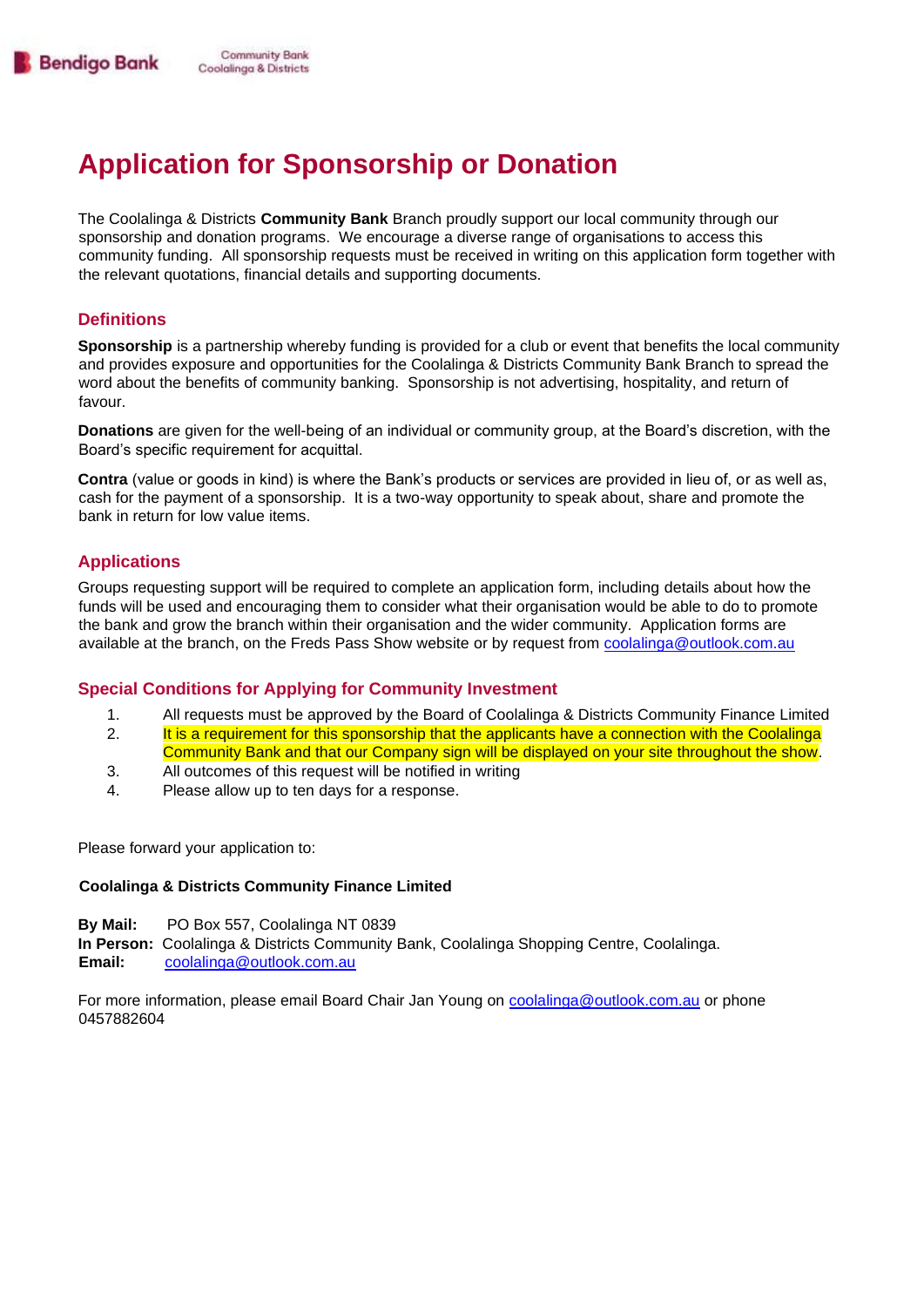# **Organisation/Applicant details**

| <b>Name of Organisation</b><br>or Applicant |  |
|---------------------------------------------|--|
| <b>Postal Address</b>                       |  |
| <b>Street Address</b>                       |  |
| <b>ABN</b>                                  |  |
| <b>Website</b>                              |  |
| <b>Facebook</b>                             |  |
| <b>Contact Person</b>                       |  |
| <b>Email</b>                                |  |
| <b>Phone Number</b>                         |  |

# **Sponsorship Amount & Type**

|                                                              | \$                                                                                                                                                                                                                                                                                                                                                                                                                                                                                                                                        |
|--------------------------------------------------------------|-------------------------------------------------------------------------------------------------------------------------------------------------------------------------------------------------------------------------------------------------------------------------------------------------------------------------------------------------------------------------------------------------------------------------------------------------------------------------------------------------------------------------------------------|
| <b>Type</b>                                                  | Sponsorship of site fee for the Freds Pass Rural Show<br>Up to the maximum value of \$500 per Club/Organisation (this can include two<br>siteholder weekend passes)<br>Club/Organisations must submit their site fee invoice to Coolalinga & Districts<br>Community Finance Limited email coolalinga@outlook.com.au or drop it into the<br>Bank Branch at Coolalinga.<br>On approval of your application and receipt of invoice we will pay Freds Pass<br>Rural Show direct on your behalf - you will be notified once this is completed. |
| <b>Have we sponsored</b><br>your organisation<br>previously? | Yes/No                                                                                                                                                                                                                                                                                                                                                                                                                                                                                                                                    |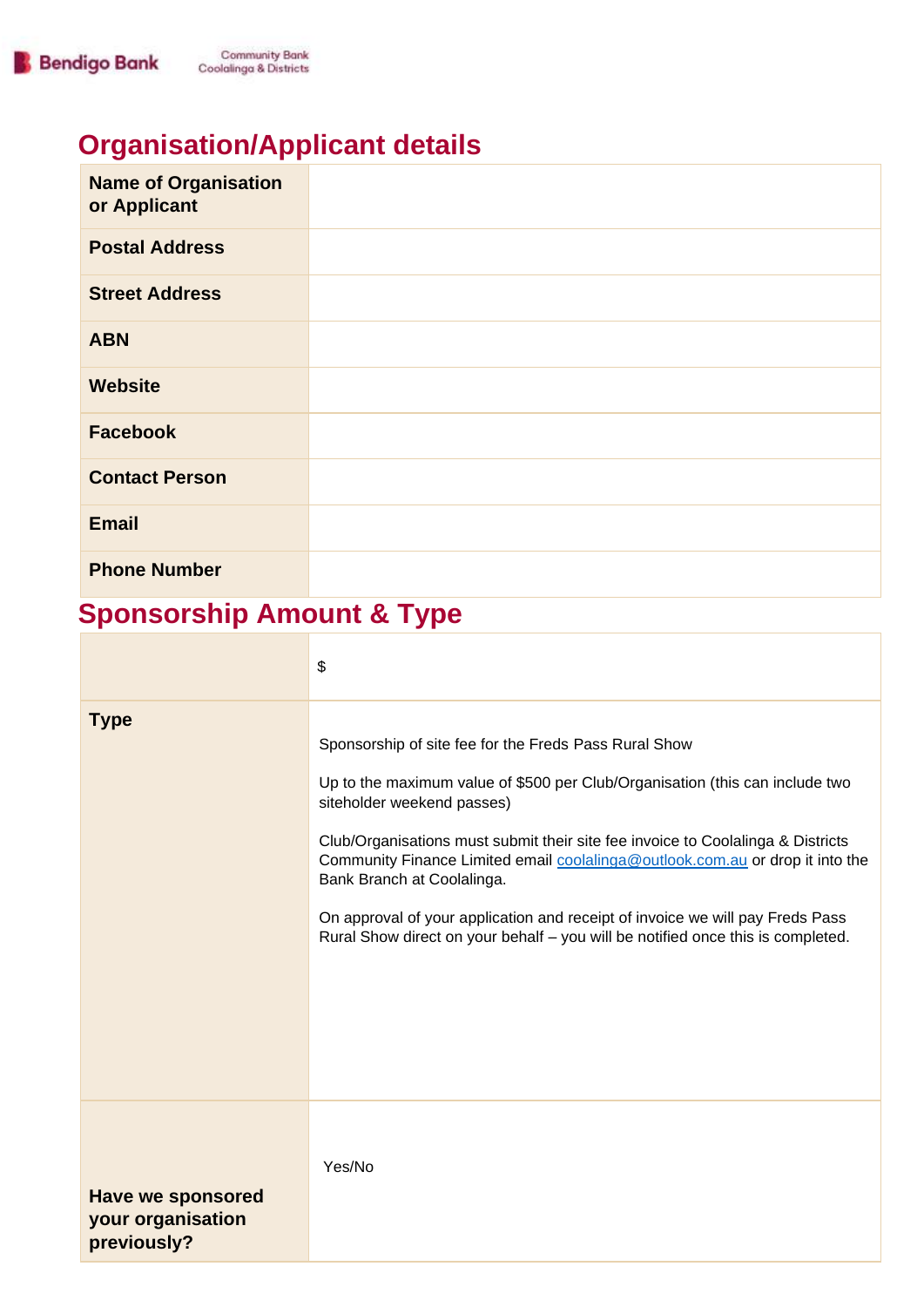

### **Please tell us**

**What size site have you booked for the Freds Pass Rural Show?**

**What is the cost of the site?**

**What are the objectives/purpose of having a site at this year's Show? What do you hope to achieve?**

**How does your Club/Association benefit the Community?**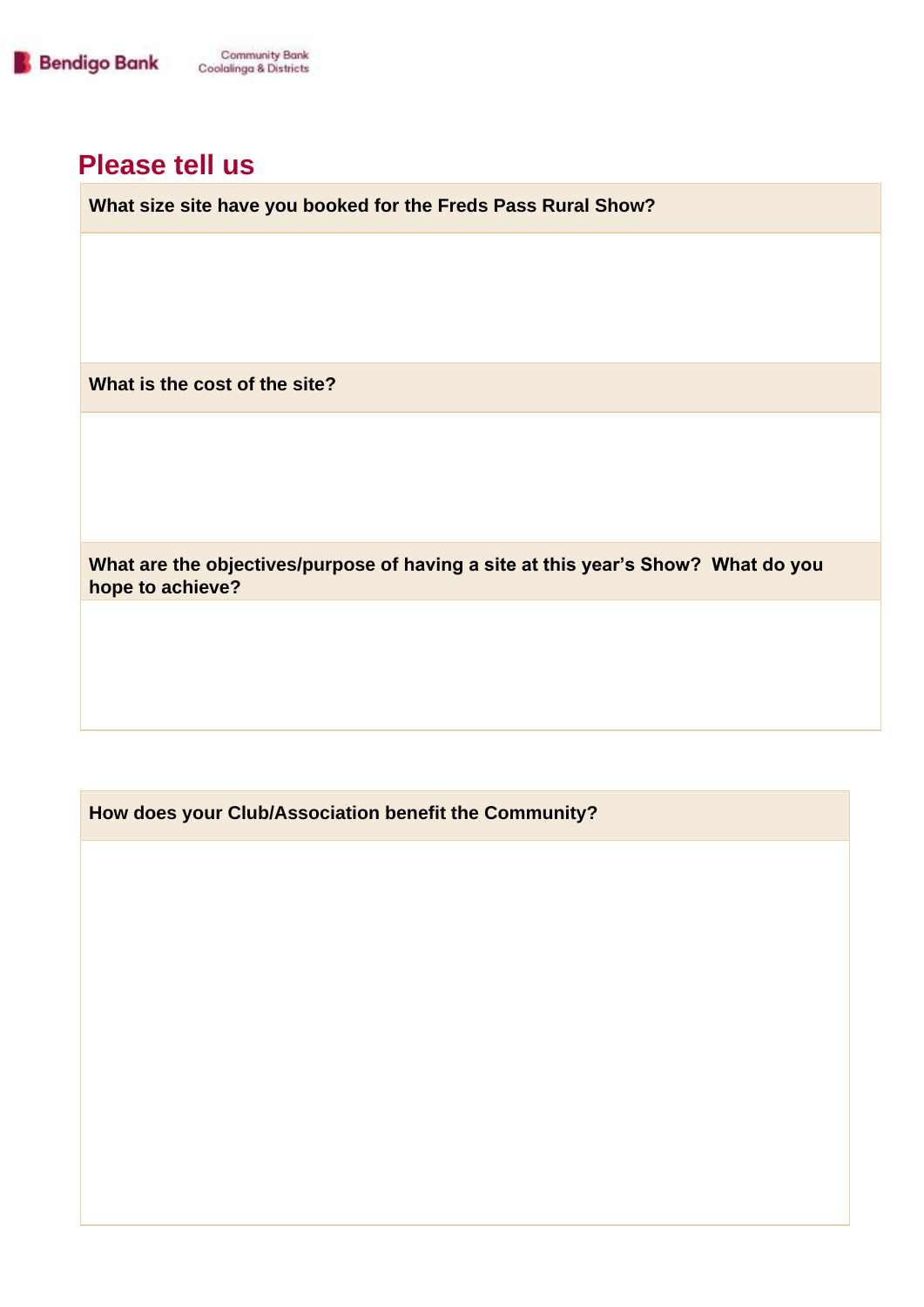**If your application is successful, how do you intend to acknowledge this sponsorship by the Coolalinga & Districts Community Bank?**

**Is there any further supporting information you wish to provide?**

**Do you intend to seek other sponsorship? If yes, please provide full details (***sponsorships from other financial institutions will void your application)* 

> $\Box$  $\Box$  $\Box$  $\Box$

**Any further information to assist with your Application?**

**If your application is approved;** 

| 1. Are you willing to send information to your members from us? |  |
|-----------------------------------------------------------------|--|
|-----------------------------------------------------------------|--|

2. Will a representative be available to attend our AGM in November?

3. Is there an opportunity to meet with your committee members?

|  |  |  | 4. If approved we will display acknowledgment at the Show |
|--|--|--|-----------------------------------------------------------|
|--|--|--|-----------------------------------------------------------|